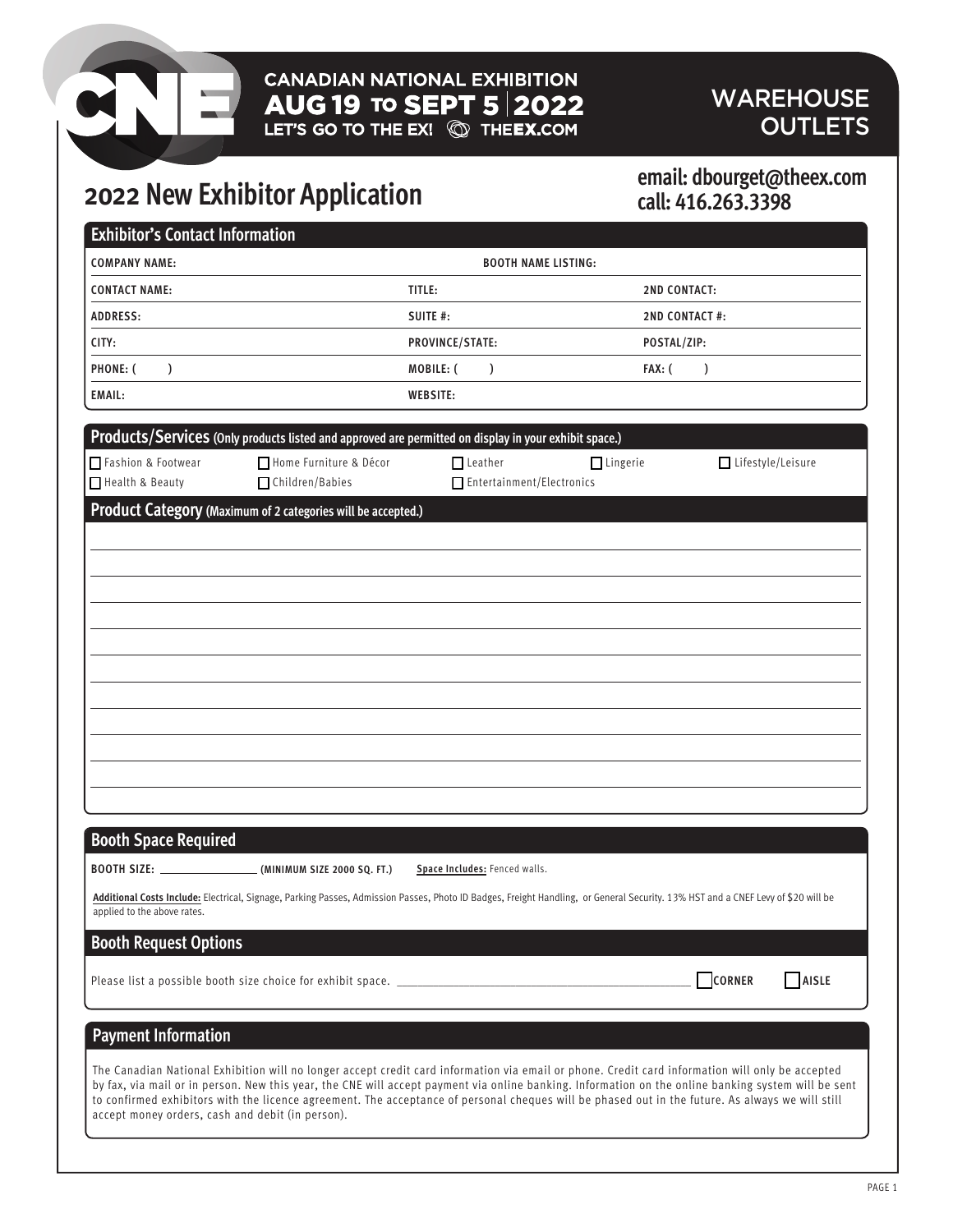### **WAREHOUSE OUTLETS**

**SCHEDULE "A" CANADIAN NATIONAL EXHIBITION RULES AND REGULATIONS GOVERNING EXHIBITS AND LICENSES**

#### **1. General Provisions**

- a. In interpreting the rules and regulations, the following definitions shall apply:
	- i. "CNEA" means the Canadian National Exhibition Association, represented by the Executive Directors or their duly appointed designate;
	- ii. "Exhibition" or "CNE" means the eighteen (18) day period of the annual fair (August 19th to September 5th, 2022);
	- iii. "Exhibitor" means a person, corporation or other legal entity signing the Agreement or on whose behalf it is signed and includes the terms "Licensee", "Concessionaire" and "Vendor" where applicable
- b. Wherever the singular or masculine is used the same shall be construed as meaning plural or feminine, or body corporate or politic, where the context so requires.
- This Agreement shall be deemed to have been made in the Province of Ontario and its validity, construction, performance and enforcement shall be governed by the laws of the Province of Ontario which shall be the forum to resolve all disputes.
- d. The section headings are inserted herein only as a matter of convenience and for reference and in no way are intended to be part of this Agreement or to define, limit or describe the scope or intent of this Agreement or the particular section hereof to which they refer

#### **2. Regulatory Authorities/Rules and Regulations**

- a. The Exhibitor shall comply with all laws of the Government of Canada and the Province of Ontario, all bylaws of the City of Toronto and its successors and all rules and requirements of the police and fire departments or other applicable regulatory bodies; and will not do nor suffer to be done anything on the premises during the time of the Agreement in violation of any such laws, bylaws, rules and requirements, and if the attention of the Exhibitor is called to any such violation on the part of the Exhibitor or any person employed by or admitted to the premises by the Exhibitor, the Exhibitor will immediately cease or remedy such violation
- b. The Exhibitor shall abide by and conform to all rules and regulations from time to time adopted or prescribed by the CNE, for the governing and management of the Exhibition
- c. The CNE's interpretation of the Rules and Regulations shall govern unless a court finds that the CNE's interpretation is invalid. The CNE shall have the absolute right and discretionary power to relax, vary or cancel any of these rules and regulations in its absolute discretion.
- d. The Exhibitor shall not use nor bring or allow to be brought onto the premises nor store any material or substance, nor do any act or permit any act to be done on the premises that will increase the fire hazard on the premises or will have the effect of increasing the premium or premiums payable on any insurance held by the CNE on the premises or render any such policy of insurance liable to cancellation or render such policy of insurance invalid.

#### **3. Insurance and Indemnification**

- a. Non-Food Requirements. The Exhibitor shall effect, maintain and keep in force, at its sole cost and expense throughout the duration of this Agreement, comprehensive general liability insurance in the amount of not less than TWO MILLION DOLLARS (\$2,000,000) per occurrence including provisions for blanket agreementual liability coverage, cross liability and severability of interests. Such insurance shall name the CNEA, the Board of Governors of Exhibition Place, Maple Leaf Sports & Entertainment and the City of Toronto as additional insureds and shall indemnify such additional insureds against actions, suits, claims and demands, including reasonable legal costs incurred, resulting from negligence by the Exhibitor arising out of its activities related to this Agreement, and that a certificate confirming the foregoing shall be provided to the CNEA at least 30 days prior to the opening of the CNE failing which the exhibitor shall not be permitted to open its exhibit
- b. Food Requirements. If food products are sold or sampled by the Exhibitor, the Exhibitor shall effect, maintain and keep in force, at its sole cost and expense throughout the duration of this Agreement, comprehensive general liability insurance in the amount of not less than FIVE MILLION DOLLARS (\$5,000,000) per occurrence including provisions for blanket agreementual liability coverage, cross liability and severability of interests. Such insurance shall name the CNEA, the Board of Governors of Exhibition Place, Maple Leaf Sports & Entertainment and the City of Toronto as additional insureds and shall indemnify such additional insureds against actions, suits, claims and demands, including reasonable legal costs incurred, resulting from negligence by the Exhibitor arising out of its activities related to this Agreement, and that a certificate confirming the foregoing shall be provided to the CNE at least 30 days prior to the opening of the CNE failing which the exhibitor shall not be permitted to open its exhibit
- c. The Exhibitor shall fully indemnify and save harmless the CNEA, the Board of Governors of Exhibition Place, Maple Leaf Sports & Entertainment, and the City of Toronto, and their respective elected and appointed officials, directors, officers, employees and agents from and against all claims and demands, costs, charges and expenses whatever, which it may incur, suffer or be put to reason of any accident, or death, or of any person or property suffering damage or injury through or by reason of any such exhibit.

#### **4. General Rules**

- a. The CNEA reserves the right to reject or accept an application for rental of exhibit space or a license at any time for any reason. The CNEA also reserves the right to close an exhibit if the CNEA determines that the Exhibitor has breached the Rules and Regulations or otherwise has breached such laws, bylaws, rules or requirements as specified in section 2.
- b. The CNEA's objective is to expose CNE attendees to new products and services. All applicants will be subject to a review of their products and/or services. The purpose of this review is to ensure that the CNE is fresh and exciting, and product diversity is maintained to a satisfactory level as deemed by the CNEA
- c. Only the products and/or services of the Exhibitor, as specified on the Agreement, may be shown, provided, exhibited and sold. The CNEA reserves the right to require the removal of the Exhibitor's products or to prohibit the Exhibitor from conducting further operations during the CNE.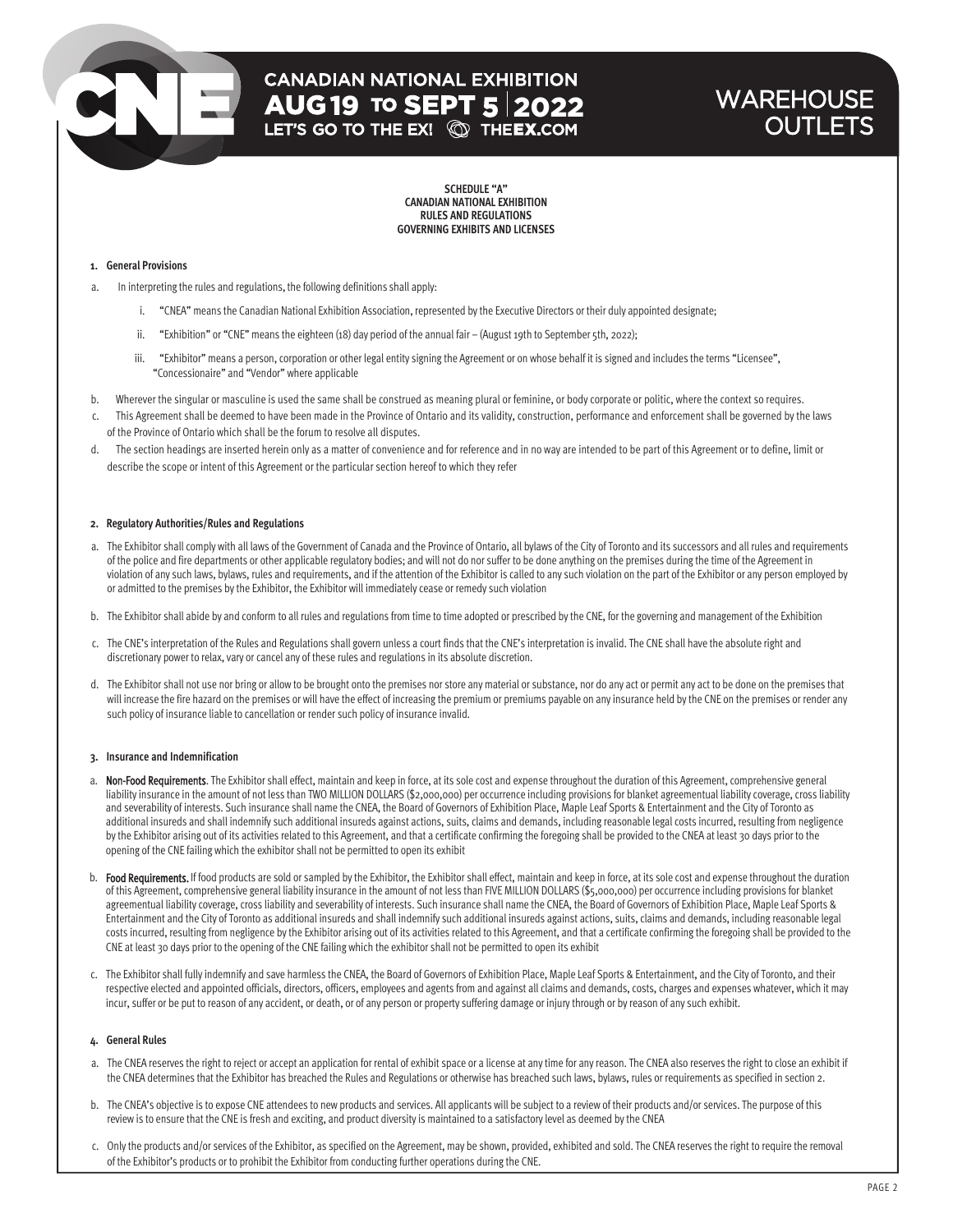## **CANADIAN NATIONAL EXHIBITION AUG 19 TO SEPT 5 2022**

### **WAREHOUSE OUTLETS**

- d. Space allotted pursuant to the Agreement may be used only for the purpose stipulated in the Agreement. The Exhibitor shall not use or permit space to be used for any other purpose.
- All exhibits must be accessible to the public during the hours of operation specified by the CNEA and the Exhibitor shall not charge for admission to an exhibit. All areas of an exhibit, e. other than a portion of the booth used for storage, must be clearly visible from the aisles.
- f. The CNEA will endeavor to make booth assignments in accordance with the Exhibitor's requests as set forth on the front of this Agreement. However, the CNEA reserves the right to make the final determination of all space assignments. The CNEA does not guarantee space allotments and shall have no liability for its failure or inability to comply with an Exhibitor's requests. The Exhibitor shall have no right to cancel this Agreement and obtain a refund on amounts paid to the CNEA because of the CNEA's space allocation.
- Exhibitors are not permitted to solicit donations on behalf of any charitable or non-charitable organization, group or individual as part of their activities at the CNE. The CNEA reserves the g. right to cancel an Agreement and close a booth/location if an Exhibitor engages in prohibited solicitation activities.
- The CNEA shall have the right to inspect the Exhibitor's CNE premises at all times. h.
- The CNEA may, at its discretion, determine if a transaction is unconscionable, grossly unfair or in violation of the posted Exhibitor's sales policy and reserves the right to require the Exhibitor to reverse any sale made and to provide a full refund to the customer. i.

#### **5. Payment Schedule**

- a. Space charges are payable by the Exhibitor/Licensee underthe following terms:
	- i) Upon acceptance of an application for participation, an agreement will be generated and a 25% deposit made payable to the Canadian National Exhibition Association will be required. It is understood that this deposit will be applied to the Exhibitor's account;
	- ii) An instalment payment of 25% of the total Exhibitor's fee including taxes payable is due March 15, 2022;
	- iii) An instalment payment of 25% of the total Exhibitor's fee including taxes payable is due May 15, 2022; and
	- iv) The balance of the amount specified in the Agreement must be paid in full by July 15, 2022.
- b. Agreements signed after June 1st require payment in full payable by certified cheque and/or credit card at the time of Agreement execution.
- c. If any charges owed to the CNEA pursuant to the Agreement remain unpaid at the close of the CNE, any or all articles, goods and equipment in the Exhibitor's booth may be confiscated by the CNEA and held until payment in full is received by the CNEA. The CNEA shall be deemed to hold a lien on the goods and chattels until payment is received in full. The CNEA reserves its right to sell or dispose of the seized goods and chattels in the absence of receipt of payment in full

#### **6. Cancellation, Variation and Agreement Restrictions**

- a. If, for any reason, this Agreement is cancelled by the Exhibitor or by the CNEA for any reason whatsoever, the following fees will be retained by the CNE:
	- i) after January 1, 2022 and prior to June 1, 2022, the Exhibitor is liable for 50% of the total Agreement space price;
		- ii) after June 1, 2022 the Exhibitor is liable for 100% of the total Agreement space price.
- b. Agreement may be cancelled by the CNEA for any reason that, in its sole discretion, it determines appropriate including (but not limited to situations where the Exhibitor fails to occupy the space allotted to them with the exhibit specified on their Agreement or fails to be fully operational by noon of the day preceding the first day of the CNE or where undeclared products or services are offered for sale by the Exhibitor or where an Exhibitor is in breach or default of any of the rules and regulations of the CNE. In the event of cancellation, the CNEA shall retain all funds paid by the Exhibitor as liquidated damages. The exhibit shall be removed immediately at the Exhibitor's expense. The decision as to what constitutes a breach or default under the CNE's rules and regulations rests with the CNEA and its decision shall be final.
- c. The Exhibitor shall provide written notice to the CNEA of any cancellation of its intended use of the space, and upon the giving of such notice, the CNEA shall be at liberty to use the space in such manner and for such purposes as it sees fit without liability or accountability to the Exhibitor in any respect whatsoever.
- d. By signing the Agreement, the Exhibitor acknowledges that the CNEA shall not be liable for any damages (direct, indirect, special or consequential) that may have been or were suffered (either directly or indirectly) by the Exhibitor due to the termination or cancellation of the Agreement/ for any reason.
- e. In the event that the Exhibitor becomes bankrupt or insolvent or has a receiving order made against it or makes an assignment for the benefit of its creditors or, if any order is made or resolution is passed for the winding up of the Exhibitor or the Exhibitor takes the benefit of any statute in force relating to bankruptcy or insolvent debtors, the CNEA shall be entitled, in addition to whatever rights are provided in the relevant legislation, at its option, to terminate this Agreement immediately and enter into possession of the rented premises, to the exclusion of the Exhibitor
- f. If an Exhibitor defaults in the payment of any sum of money required to be paid to the CNEA as provided in this Agreement, at the times and in the manner specified in this Agreement, or if any default is made by the Exhibitor in the performance of any of the covenants or agreements herein contained, the CNEA may terminate this Agreement and the Exhibitor shall not thereafter have any rights to the use and occupation of the premises
- g. By signing this Agreement, the Exhibitor warrants that the name of the Exhibitor is the party in interest and the Exhibitor is not acting for or on behalf of an undisclosed principal. If it is determined that the Exhibitor is not the party in interest, that fact shall be grounds for cancellation of this Agreement and forfeiting of any remaining portion of the time thereof without liability on the part of the CNEA.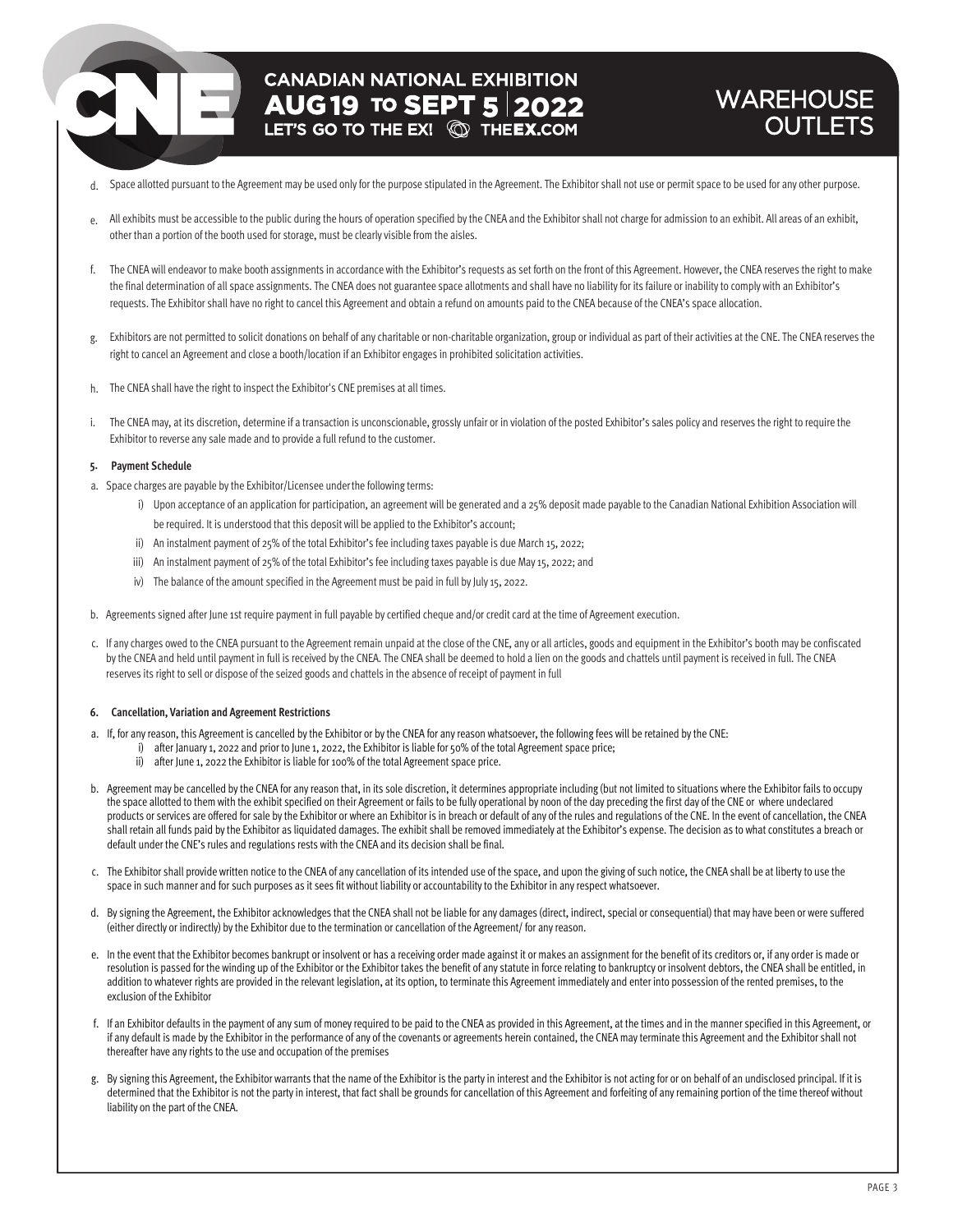### **WAREHOUSE OUTLETS**

- $h$  In the event of any revocation or variation of the Agreement, the CNEA shall have the right to retain all or a portion of the monies paid to it by the Exhibitor and apply the said monies as a credit against its actual costs and expenses and any damages which it may have suffered or incurred as a result of the granting of the License or the revocation or variation thereof.
- The Exhibitor shall pay to the CNEA such solicitor's fees on a full recovery basis for fees incurred by the CNEA in enforcing any of its rights pursuant to the Agreement. i.

#### **7. License/Agreement**

- a. The CNEA will issue an agreement which will identify and define the following:
	- i. exact booth or exhibit location;
	- ii. name of the Exhibitor (company or individual name on the Agreement);
	- iii. feature name at exhibit space;
	- iv. specific products and/or services that may be shown, provided, exhibited or sold;
	- v. dates of the Agreement
- b. Only Exhibitors in possession of an Agreement may occupy the space at the Exhibition site.

#### 8. Exhibit Booth Construction/Tent Regulations

- a. The CNEA reserves the right to regulate and generally to direct the arrangement of articles on exhibition.
- b. No signs, fixtures or decorative materials shall be allowed to overhang the aisles. All signs used must be neat and inoffensive with the CNEA having the right to prescribe their character and number. With respect to tents, nothing may be attached to the floor, wall or roof without first securing written permission from the CNEA, and, when necessary, approval of the Safety Engineer. Hanging of product and signage over the façade and obstructing the range of vision is strictly prohibited
- c. The sale and the prices of products for sale or services to be rendered must be clearly stated and displayed through professional signage handwritten signs are strictly prohibited.
- d. Booth and tent structures supplied by the CNEA must not be damaged by Exhibitors. Exhibitors causing damage to booths or tents in the installation of shelving, counters, decorations, electric wiring or other equipment, or in any way whatsoever, will be charged for all necessary repairs, for which the CNEA shall be deemed to have a lien on the goods and chattels in the booth or tent, as applicable. Booth/Tent structures must not in any way be changed to accommodate specific design layouts. All changes and additions to the structures will be at the sole expense of the Exhibitor and subject to the prior approval of the CNEA.
- e. All debris from the building or reconstruction of display stands/exhibit locations must be cleared from Exhibition Place by the Exhibitor or persons/agents employed by or contracted with the Exhibitor.
- f. The Exhibitor shall abide by any local union regulations and any relevant collective agreements in force between the CNEA and/or the Board of Governors of Exhibition Place. The Exhibitor will also obtain any clearance required by any union or trade organization having authority or jurisdiction with respect to the event or work performed on the premises
- g. All booth electrical work and the hanging of signs must be done by Exhibition Place Services or through prior authorized third parties as directed by the CNEA and at the exhibitor's expense. For tent installations, all electrical work must be requested through the Concessions Department at the Exhibitor's expense, except as provided in the Agreement.

#### **9. Fire and Safety**

- a. All exhibits are subject to the provisions of Ontario Regulation 213/07 (Ontario Fire Code) as amended from time to time. For further details consult the Ontario Fire Code, available at www.publications.serviceontario.ca or the Ontario Government Book Store, 777 Bay St, Toronto, ON M5G 2E6 or at https://www.ontario.ca/laws/ regulation/070213.
- b. No inflammable liquids, gases, explosives, or other dangerous substances will be permitted in any of the buildings.
- c. Motor vehicles or gasoline-powered equipment on display must be equipped with lock-on type gasoline tank caps and batteries are to be disconnected.
- d. All materials, booth installations and products must comply with all regulations established by the Fire, Hydro, Buildings, and Health Departments of the City of Toronto, the Province of Ontario, and Health Canada, their successors and the CNEA
- e. All electrical hook-ups must be C.S.A. approved and in complete compliance with all electrical code standards.
- f. Exhibitors of machinery in motion or any other exhibit liable to cause accident, death, injury or damage to persons or property coming in contact with them, shall guard their exhibit and protect the public from coming in contact therewith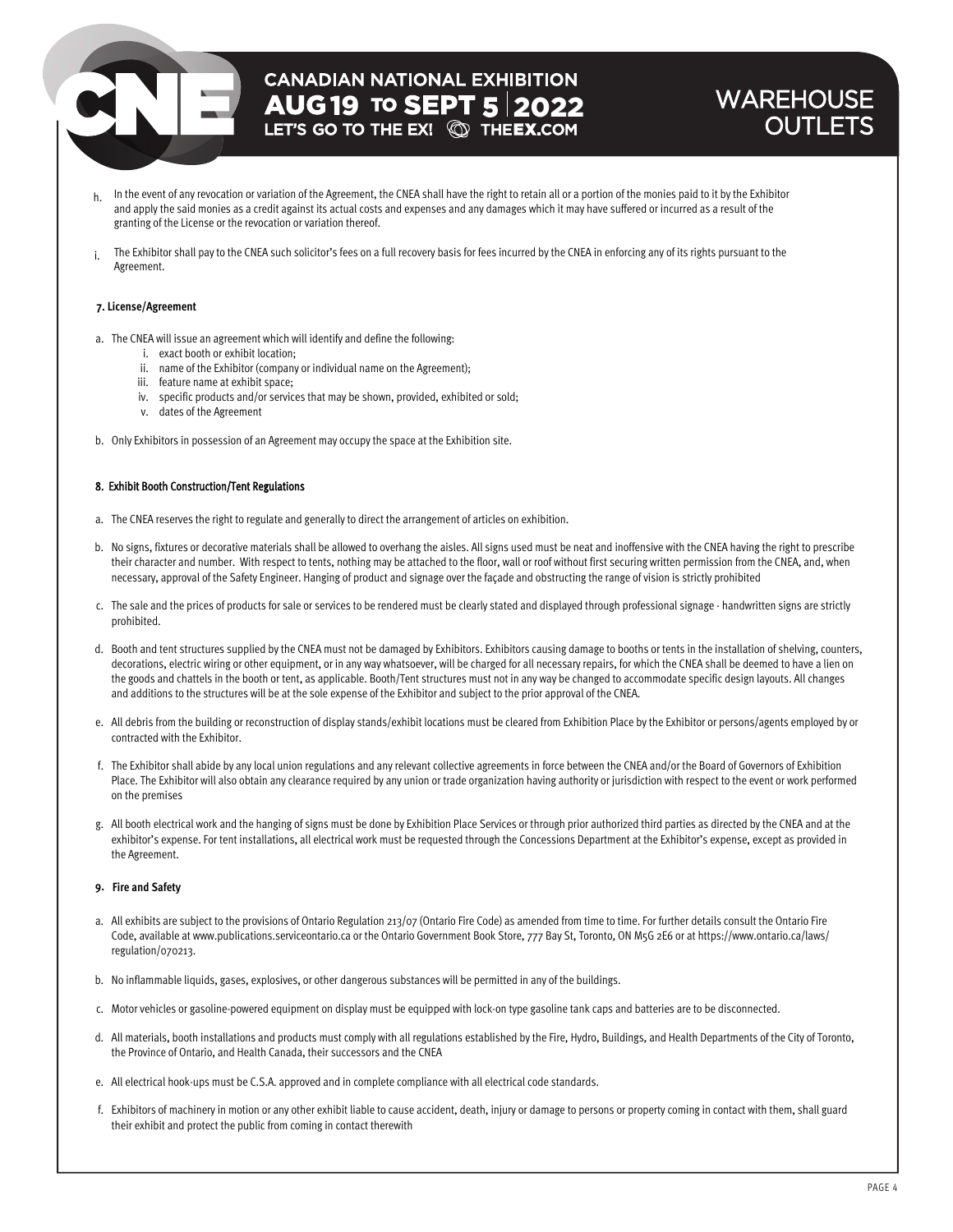### **WAREHOUSE OUTLETS**

#### **10. Conduct of Exhibits**

- a. Exhibits must be fully staffed and operational no later than fifteen (15) minutes prior to the designated opening time of the CNE. The Exhibitor will adhere to the hours of operation set by the CNEA (where hours are set) and will not cease operation before the time set by the CNEA
- b. The name of the Exhibitor specified in the Agreement for space must appear on the exhibit. The corporate style, logo, trademark or trade name may appear in place of the Exhibitor's name or in addition to same. No other names may appear except those as stipulated or agreed upon during the negotiation of the Agreement for space
- c. Exhibitors must install, arrange and conduct their exhibits only in the space allotted to them in a neat and orderly manner.
- d. Exhibitors must confine their exhibit and all other exhibit activities within the limits of their allotted space. Salespeople and demonstrators are prohibited from operating in the aisle or in any other location on the Exhibition site other than that specified in the Agreement. Failure to adhere to this requirement may result in the closure of the exhibit, at the discretion of the CNEA.
- e. The Exhibitor acknowledges that they are one of many Exhibitors and agrees to cooperate reasonably with the other Exhibitors and not to interfere with them or create any nuisance to them, the CNE or the people attending the Exhibition. Undue noise in the operation of exhibits or unseemly methods employed in sales or demonstration activities are not permitted. Further, offensive language and/or inappropriate mannerisms or behaviour directed towards CNEA staff, other Exhibitors or members of the public will not be acceptable. The decision as to what constitutes a breach of this section shall rest with the CNEA, whose decision shall be final. Any dispute among Exhibitors shall be settled by the CNEA by one of the Executive Directors of the CNEA or the person designated by the Executive Directors. The decision of the CNEA is final.
- f. The use of any amplification system, musical instrument(s), or any other similar device used in connection with an exhibit for the purpose of attracting attention thereto is prohibited, except where special permission from the CNEA has been obtained after details of the proposed installation have been submitted to the CNEA for approval.
- g. No Exhibitor will conduct any raffle or draw before obtaining permission in writing from the CNEA. In order to obtain permission, the ballot stating the date of the draw (which shall not be later than the closing date of the fair) and prizes i.e. first prize, second prize, etc. must be shown. These prizes must be drawn by a member of the CNEA staff. The Exhibitor holding the draw will not be permitted to use the leads generated unless the Exhibitor agrees that their salesperson will not approach the prospective customer saying they won a prize at the CNE. Prizes offered must be products and/or services offered by the Exhibitor holding the draw, unless otherwise agreed to by the CNEA. Any Exhibitor including employees of the Exhibitor who do not conform to these regulations can forfeit the Exhibitor's right to participate in future Exhibitions..
- h. All exhibits shall be kept in a clean and tidy condition, and all sweeping, dusting, removal of refuse, etc., shall be done each day at closing. Refuse must be removed to bins provided for that purpose.
- i. The Exhibitor may not assign this Agreement and may not permit or sublet all or any part of its assigned booth space to be used by any other individual, business or firm, unless the CNEA has given prior written approval. Any such assignment, permission or sublease without CNEA's prior written approval shall be null and void.
- j. The Exhibitor may use the CNE logo to promote only its participation at the Show. The CNE logo cannot be used in any way that is perceived as an endorsement by the CNE of the Exhibitor's company, product, and/or service.

#### **11. Product/Services**

- a. Free distribution of book matches, helium balloons, balloons and all forms of adhesive stickers is not permitted. All other types of give-always must be approved in writing by the CNEA.
- b. Any Exhibitor distributing, either personally or by an agent, advertising matter that may be considered objectionable by the CNEA shall be notified by the CNEA to cease distribution. If the distribution persists, the CNEA reserves its right to terminate the Agreement, forfeit the Exhibitor's space and retract all Exhibitor privileges
- c. "Courtesy" cards or notices of materials on loan must not be displayed in an exhibit booth unless prior permission in writing is granted by the CNEA.
- d. Used, second hand, or rebuilt articles or materials must not be exhibited or offered for sale without prior permission, in writing, from the CNEA.
- e. An Exhibitor or any of his attendants shall not offer for sale any kind of stock, bond or other security whatsoever, nor shall he distribute any prospectus relating to the same or any other literature to this effect. An Exhibitor shall not offer for sale real or personal property or any interest therein without prior clearance, in writing where applicable, from the Securities Commission and Ministry of Government and Consumer Services of Ontario.
- f. Soliciting subscriptions for any newspaper or periodical which is not a member of the Alliance for Audited Media is prohibited except where special permission is granted by the CNEA. If the privilege is desired, written application must be made by the publisher to the CNEA at least ten days prior to the opening of the Exhibition, giving complete details of the proposed method of operation.
- g. Exhibitors shall not offer for sale or distribution any products identified by a trademark, patent or any other intellectual property designation unless that product is genuine and the respective marks or patents are observed. The sale or promotion of any counterfeit or blackmarket goods and/or services is prohibited at all times. The breach of this regulation shall be grounds for immediate termination of the Exhibitor's Agreement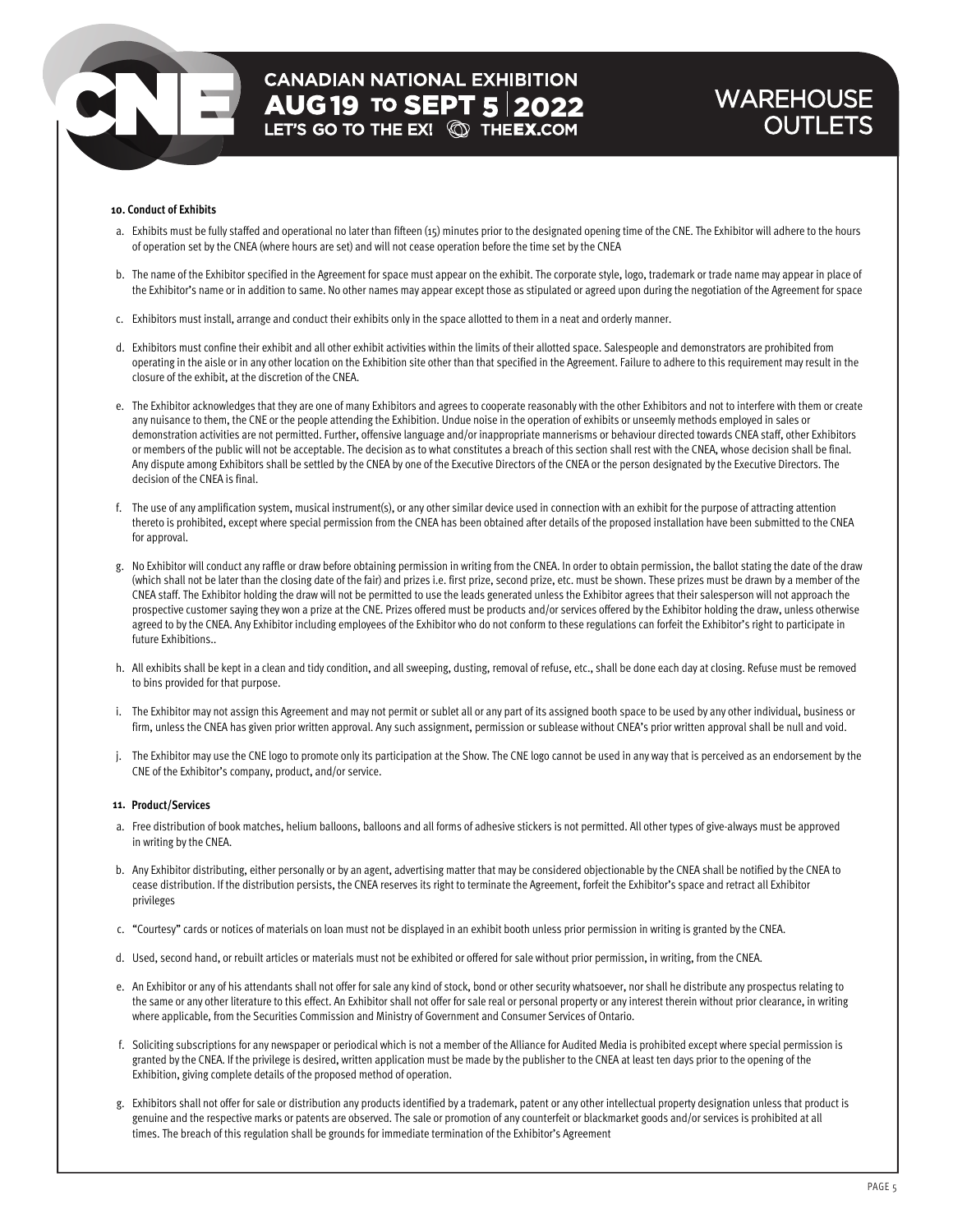### **CANADIAN NATIONAL EXHIBITION AUG 19 TO SEPT 5 2022**

### **WAREHOUSE OUTLETS**

- h. The sale and/or promotion of any of the following products or services are strictly forbidden; firearms, ammunition, weapons, tobacco, petroleum or petroleum-based products, hazardous, toxic or flammable products. Note that toy versions of these products will not be allowed to be shown or sold at the CNE.
- i. No one is permitted to sell merchandise associated with an attraction or act unless licensed by that performing entity or its agent, to handle that merchandise within the Exhibition.

#### **12. Sponsorship**

- a. The Exhibitor shall not be entitled to secure any sponsorship for the booth or premises licensed from the CNEA. Display of logos, advertising or brand names is prohibited other than that strictly pertaining to the Exhibitor's own booth, unless specific prior consent is obtained in writing from the CNEA.
- b. The Exhibitor agrees to display, at no cost to the CNEA, any signage, logos, and brand names, etc. supplied to it by the CNEA for that purpose.
- c. From time to time the CNEA may enter into sponsor/supplier agreements which provide the sponsor/supplier with exclusivity on the grounds of Exhibition Place during the period of the Exhibition. Exhibitors affected by such agreements will be required to honour same. In these instances, the Exhibitor will be required to purchase products(s) directly from the sponsor/supplier or its designated agent(s). The CNEA shall inform the Exhibitor of such agreement(s) on a timely basis

#### **13. Protection of Exhibits**

- a. The CNEA will take reasonable precautions to ensure the safety of materials at the Exhibition, but the Exhibitors assume the risk of exhibiting the materials. The CNEA shall not be liable for any damage, loss or theft occurring at any exhibit or portion thereof.
- b. Security is on duty 24 hours a day to conduct general security on the grounds during the Exhibition. While every effort is made to prevent thefts and similar offenses, the CNEA cannot guarantee that offenses will not take place. It is strongly recommended that the Exhibitor take every precaution to protect its property. The CNEA shall not be held responsible for offenses committed on the CNE grounds.
- c. An Exhibitor who wishes to supplement CNE security must make any additional security arrangements with a CNEA-approved company.

#### **14. Security & Damage**

- a. In addition to any other express provision of this Agreement, the Exhibitor shall not injure or mar, or in any manner deface CNEA premises, and shall not cause or permit anything to be done whereby the premises shall be in any manner injured, marred or defaced; and will not drive or permit to be driven nails, hooks, tracks or screws into any part of CNEA premises and will not make or allow to be made alterations of any kind therein; provided, however, that if CNEA premises or any portion of them shall be damaged by the act, default, or negligence of the Exhibitor or of the Exhibitor's agents, employees, patrons, guests or any person admitted to CNEA premises by the Exhibitor, the Exhibitor shall pay to the CNEA upon demand forthwith such sum as shall be necessary to restore CNEA premises to their original condition.
- b. The CNEA reserves the right to eject from the premises the owner, employees or guests of an Exhibitor who, in the opinion of the CNEA, are conducting themselves in an objectionable manner and the Exhibitor hereby waives all claims for damages arising from the exercise of such right.
- c. All chattels, furniture or fixtures of whatever nature or kind brought on the premises by the Exhibitor during the Exhibition shall be brought on the premises at the sole and exclusive risk of the Exhibitor. The CNEA has made and makes no representations or warranties to the Exhibitor concerning liability for loss or damage resulting therefrom

#### **15. Exhibitors Attendant & Car Passes**

- a. Passes admitting an Exhibitor or Exhibitor's attendant must be purchased at the current price as published. Passes are not transferable.
- b. Passes are sold to the extent of parking area available only. Quantities are therefore limited and space is not guaranteed. Passes will not be sold to any Exhibitor if its Agreement has not been paid in full.

#### 16. Delivery of Goods

All vehicle movement including deliveries is subject to the special regulations issued by the CNEA regarding time schedules and routes issued with exhibitor kit.

#### 17. Removal of Exhibits

- a. Exhibitors must arrange for the removal of their exhibits from the Exhibition grounds (leaving its space clear and free of any debris or garbage), under their own supervision at the termination of the Exhibition in accordance with the move-out schedule, but no exhibit nor any part thereof, may be removed prior to the designated hour of the last day of the Exhibition, or as specified in the Move Out Schedule, without prior written consent of the CNEA.
- b. Any exhibit or part thereof that has not been removed after the Exhibition by the date and time specified in the move-out schedule, will be removed by the CNEA at the expense of the Exhibitor. In addition, a per diem storage rate of \$200.00 will be charged. If the expense and storage charges are not paid within thirty (30) days from the date of invoicing by the CNEA, the CNEA may dispose of the booth and contents as it sees fit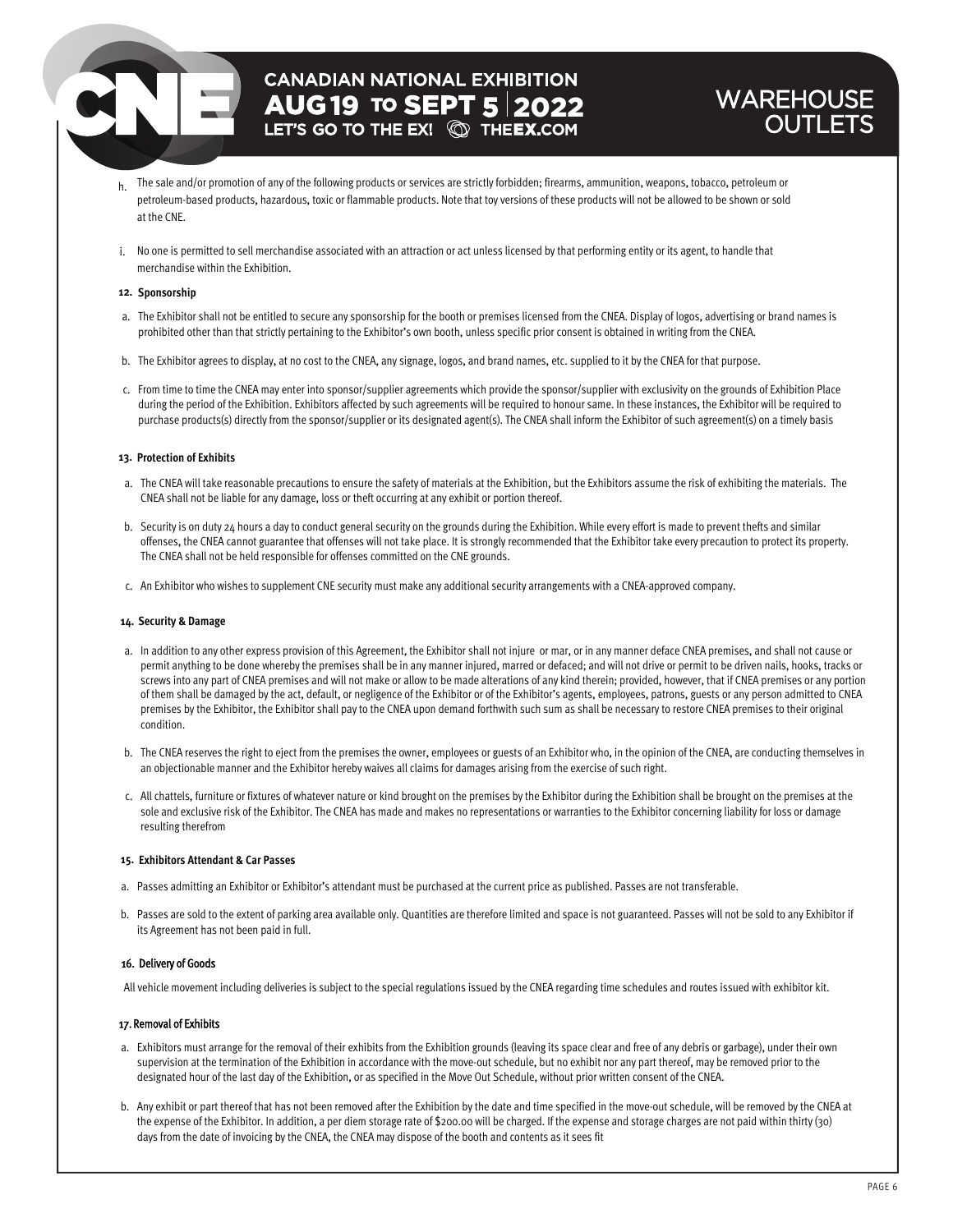### **WAREHOUSE** OUTLETS

#### **18. Harmonized Sales Tax (HST)**

The HST is charged at a rate of 13% on most sales transactions in Canada. Residents and non-residents are required to register for the HST if their worldwide annual revenues from taxable sales of goods and services are more than \$30,000 Canadian over a period of four consecutive calendar quarters, or in any particular calendar quarter. Exhibitors should contact the Canada Revenue Agency Excise/ HST District Office, Canadian Consulates or Embassies for more specific information on the above. All Exhibitors shall ensure that they comply with the applicable laws of Ontario and Canada with respect to the collection and reporting of HST.

#### **19. Force Majeure**

Subject to the terms of this Agreement, each of the parties shall be excused from the performance of any obligation hereunder, with the exception of the payment of monies for services rendered prior to the onset of the force majeure event, to the extent that such obligation is hindered or prevented by any strike, boycott, lockout, or other labour dispute other than a labour dispute with a party's own employees, act of God, any riot, civil disturbance, or any act of war or of the public enemy; any fire or theft, any present or future governmental law, ordinance, rule or regulation, any epidemic or pandemic or any other cause or contingency beyond the parties' control. A party intending to rely on force majeure shall provide notice to the other party stating that it intends to rely on force majeure, specifying what obligations the party cannot fulfill during the force majeure period, why the obligations cannot be fulfilled and when the party expects that the obligations can be fulfilled. The force majeure provision is intended to allow for suspension of obligations while allowing the Agreement to remain in force so that such obligations can be fulfilled at a future date. In the event that the obligations that cannot be performed form substantially all of the Agreement's obligations of the party and the obligations cannot be deferred, the other party may terminate this Agreement without further obligation or liability, subject to any payment amounts due and payable as of the effective date of termination for services rendered.

#### 20. Use of Polystyrene Foam (Styrofoam) and Healthy Food Alternative

- a. Exhibitors may no longer use polystyrene foam otherwise known as StyrofoamTM to-go containers or service ware. Exhibitors found using polystyrene foam otherwise known as StyrofoamTM will be subject to the loss of their environmental deposit and possible termination of their license. All food Exhibitors are required to use only compostable food and beverage containers, utensils plus all paper towels and napkins.
- b. All food Exhibitors shall consider the provisions of "Canada's Food Guide" and endeavor to incorporate the measures of the Guide through the provision of foods that incorporate healthy food alternatives, ingredients and serving portions as described in the Guide or by providing a healthy food choice on menus and signage with reference to https://food-guide.canada.ca.

#### 21. CNEF (Canadian National Exhibition Foundation) Levy Program

Exhibitors are required to pay a \$20 (plus HST) per booth location levy that will be collected and remitted to the Canadian National Exhibition Association on behalf of the Canadian National Exhibition Foundation.

#### 22. Non-Cash Payment Processing

Exhibitors must have the capacity to process client payments on a non-cash basis. This generally means that the Exhibitor subscribes to an active merchant payment solution that has the capacity to process transactions using client debit and/or credit cards during the CNE period.

#### 23. Enurement

This agreement shall be binding upon and shall enure to the benefit of the successors and assigns of the CNEA, and to such successors and assigns of the Exhibitor as are permitted to succeed to the Exhibitor's rights under the Agreement.

#### 24. Partnership or Joint Venture

Nothing herein contained shall make or be construed to make the CNEA or the Exhibitor a partner of one another nor shall this Agreement be construed to create a partnership or joint venture between any of the parties hereto or referred to herein.

#### 25. Notices

Any notice provided for by this Agreement or by law to be given, served or exercised by or upon a party may be given or served by delivery by courier, by depositing in the mail, postage prepaid by registered mail, by facsimile or by email attachment. Any notices given or served as provided herein shall be effectual and binding for all purposes upon the parties so served and, if mailed shall be deemed to have been received in three (3) days from such mailing, or in the case of delivery by courier, within two (2) business days following the pick-up by the courier, or in the case of delivery by e-mail or facsimile, upon transmission.

#### 26. Severability

If any term, covenant or condition of this Agreement or the application thereof to any person or circumstances shall, to any extent be invalid or unenforceable, the remainder of the Agreement or application of such term, covenant or condition to persons or circumstances other than those as to which it is held invalid or unenforceable, shall not be affected thereby, and each term, covenant or condition of this Agreement shall be valid and shall be enforceable to the fullest extent permitted by law.

#### 27. Survival

All sections of this Agreement that by their nature should survive termination will survive such termination, including, without limitation, payment obligations, warranties, indemnities and limitations of liability.